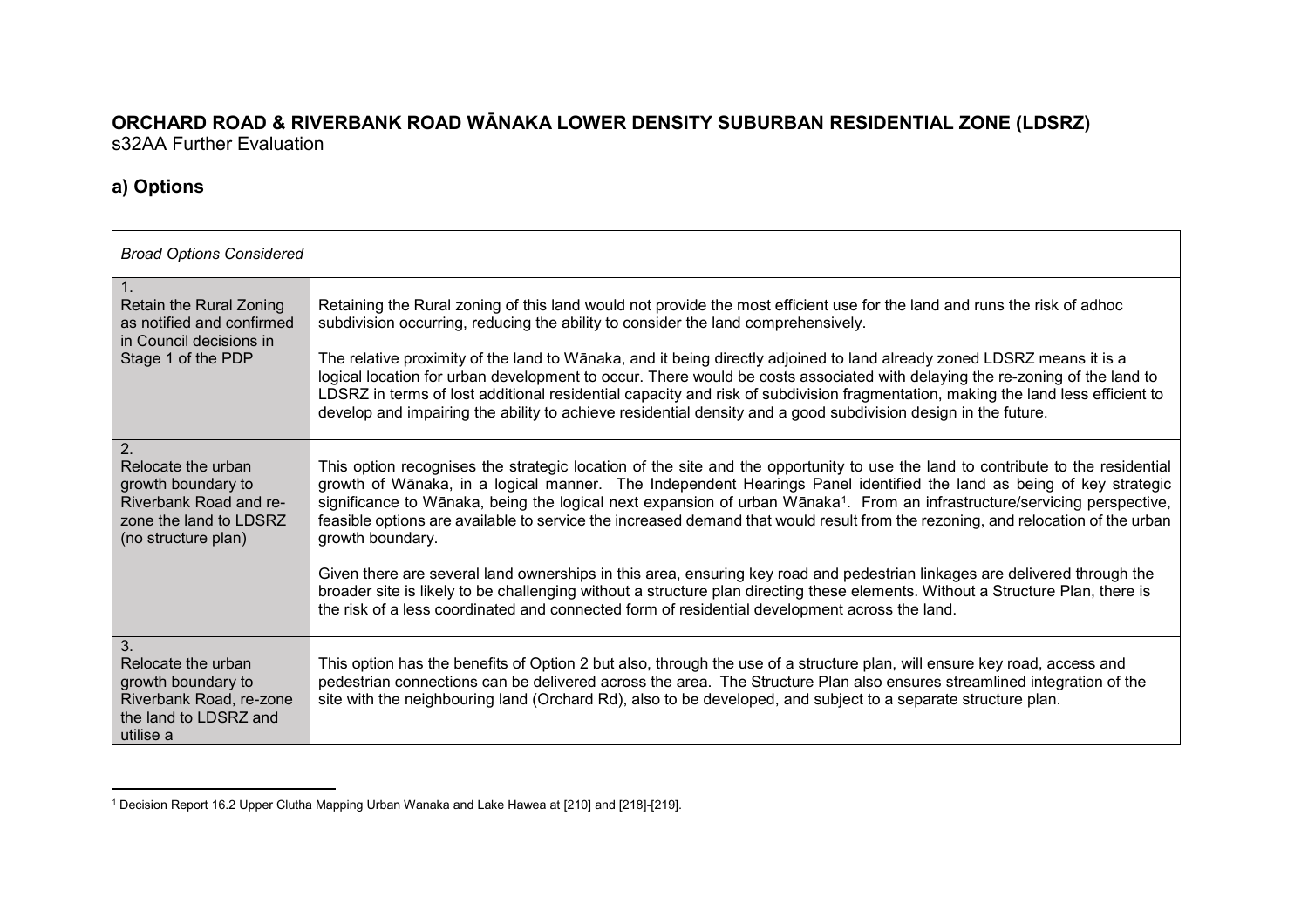| $\mid$ structure plan to guide $\mid$ | There will be some limited cost associated with having an additional layer of control via a structure plan, however given |
|---------------------------------------|---------------------------------------------------------------------------------------------------------------------------|
| development                           | I there are a number of landowners involved, this cost is considered to be outweighed by the benefits of achieving        |
|                                       | coordinated and well-designed development across multiple sites.                                                          |

#### **b) Conclusion: Options**

Option 3 is considered the most appropriate option.

## **c) Evaluation of Proposed Objective (section 32(1)(a)):**

| <b>Proposed Objective</b>                                                                                                                                                                                                                             | Appropriateness                                                                                                                                                                                                                                                                                                                                                                                                                                                                                                                                                                                                                                                                                                                                                                                |
|-------------------------------------------------------------------------------------------------------------------------------------------------------------------------------------------------------------------------------------------------------|------------------------------------------------------------------------------------------------------------------------------------------------------------------------------------------------------------------------------------------------------------------------------------------------------------------------------------------------------------------------------------------------------------------------------------------------------------------------------------------------------------------------------------------------------------------------------------------------------------------------------------------------------------------------------------------------------------------------------------------------------------------------------------------------|
| Subdivision of the Lower Density Suburban<br>Residential Zone on the north west side of<br>Riverbank Road has integrated internal<br>roading connections and pedestrian and<br>cycle access along and adjacent to Orchard<br>Road and Riverbank Road. | Supports the purpose of the RMA through enabling people and communities to provide for their social<br>and cultural well-being.<br>The objective recognises the importance of the need for a coordinated and planned approach to<br>development of the land. Given there are several landowners this objective will ensure careful<br>consideration is given to connectivity between the land ownerships.<br>Includes a focus on high quality planning and development which contributes to s5(2)(c) of the RMA.<br>Supports SO 3.2.2: Urban growth is managed in a strategic and integrated manner and SO 3.2.3: A<br>quality built environment taking into account the character of individual communities<br>Supports Chapter 4, in particular Objective 4.2.1 and its associated policies. |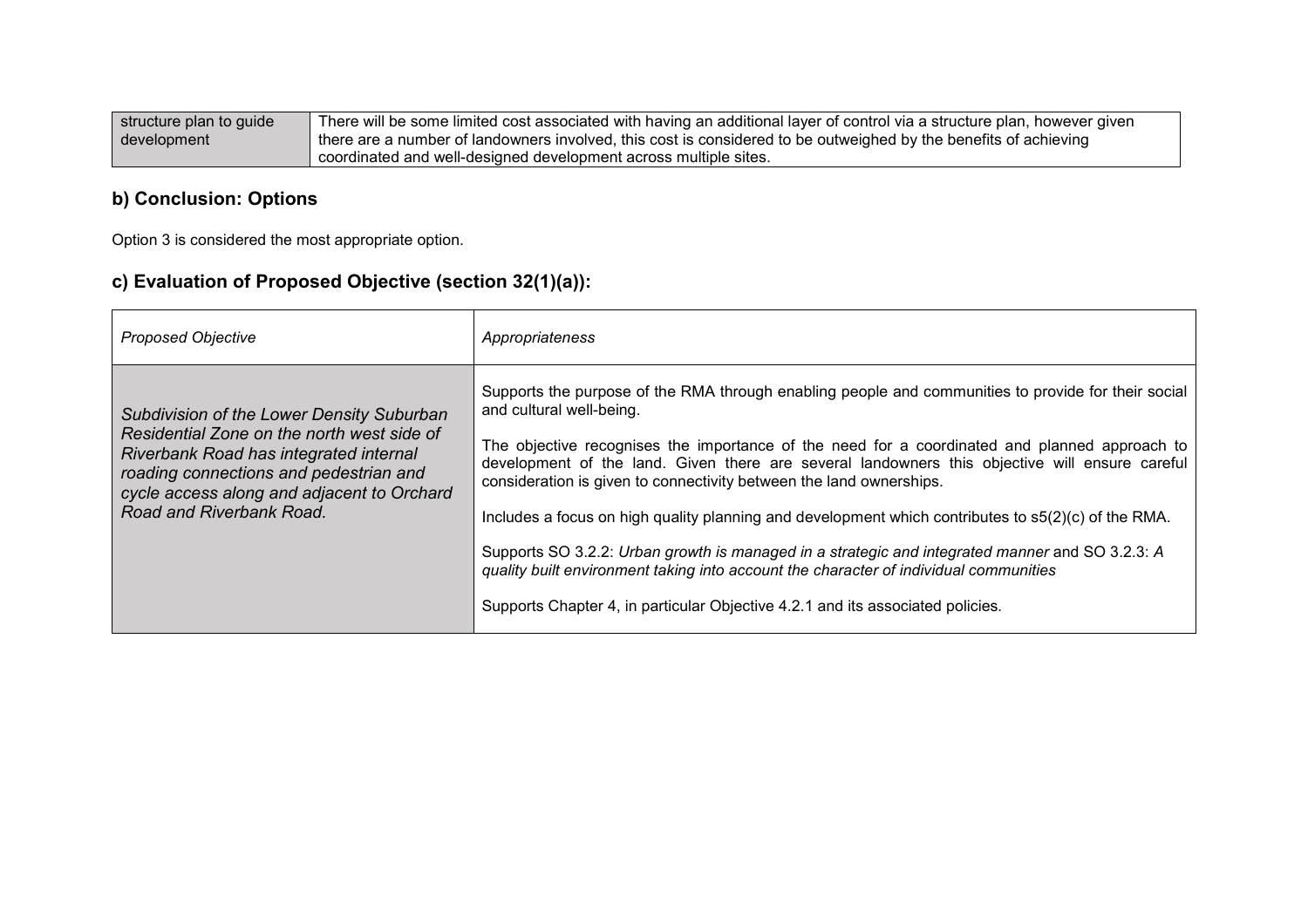## **d) Evaluation of the Proposed Provisions (section 32(1)(b)):**

## **Chapter 27 Subdivision and Development**

| <b>Proposed Provisions</b>                                                                                                                                                                                                                                                                                                                                                                                      | Costs                                                                                                                                                                                                                                       | <b>Benefits</b>                                                                                                                                                                                                                                                                                                                 | Effectiveness & Efficiency                                                                                                                                                                                                    |
|-----------------------------------------------------------------------------------------------------------------------------------------------------------------------------------------------------------------------------------------------------------------------------------------------------------------------------------------------------------------------------------------------------------------|---------------------------------------------------------------------------------------------------------------------------------------------------------------------------------------------------------------------------------------------|---------------------------------------------------------------------------------------------------------------------------------------------------------------------------------------------------------------------------------------------------------------------------------------------------------------------------------|-------------------------------------------------------------------------------------------------------------------------------------------------------------------------------------------------------------------------------|
| Policy 27.3.x.1- Ensure<br>subdivision and<br>development is undertaken<br>in accordance with the<br><b>Riverbank Road Structure</b><br>Plan (Schedule 27.13.x) to<br>provide integration and<br>connection of internal<br>roading connections<br>between those properties<br><i>identified on the Riverbank</i><br>Road Structure Plan, and<br>provision of access onto<br>Orchard Road and<br>Riverbank Road. | There will be an<br>administrative cost of this<br>policy requiring development<br>to occur in accordance with<br>a structure plan and it would<br>reduce some potential<br>flexibility for development<br>between individual<br>landowners | Ensures key connectivity in<br>the forms of roads is<br>provided and benefits of<br>connectivity to the<br>surrounding road network is<br>realised.<br>Ensures coordination<br>between individual<br>landowners, a positive<br>framework for future<br>subdivision, and avoids a<br>disconnect of streets<br>between properties | Directing a structure plan approach, with provision for<br>internal and key external road connections, is considered to<br>be an effective method, and will be efficient in ensuring good<br>connectivity between landowners. |
| Policy 27.3.x.2 - Ensure<br>subdivision and<br>development provides for a<br>safe walking and cycle<br>environment adjacent to and<br>within Orchard Road and<br>Riverbank Road.                                                                                                                                                                                                                                | Providing for walking and<br>cycling is considered a key<br>element of successful urban<br>development so no cost<br>burden is considered to arise<br>from this policy                                                                      | This policy ensures<br>pedestrian and cycle<br>connectivity and given there<br>are multiple landownerships,<br>identifying this policy<br>direction is considered<br>beneficial.<br>Identifying the key<br>connection points is<br>beneficial as this will provide<br>greater policy direction and                              | The policy is efficient in that it clearly directs pedestrian and<br>cycle connections will be provided for, and will therefore be<br>effective in achieving this outcome.                                                    |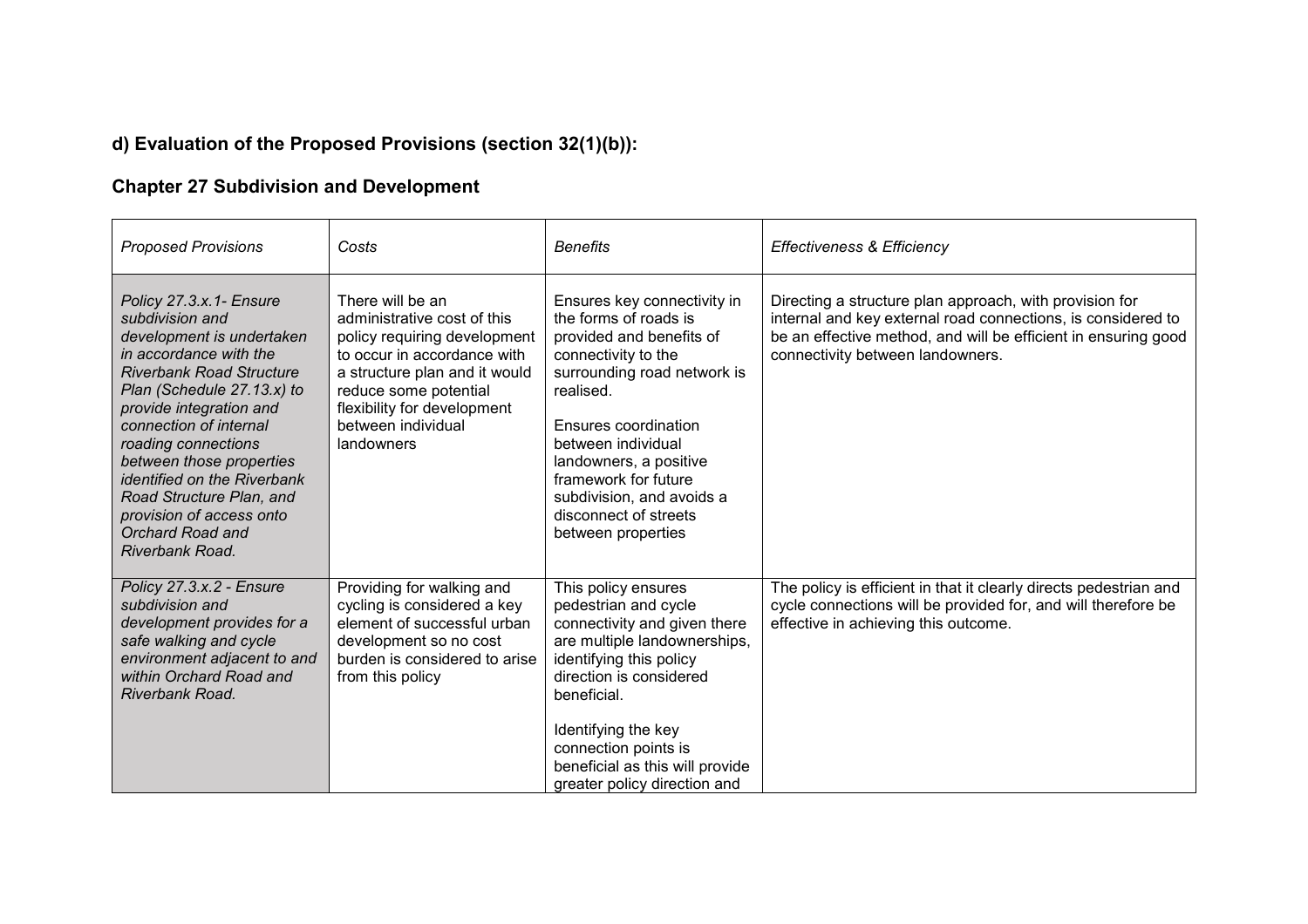| clarity on the outcome being                                                                                                                                                                                                                                                                                                                                                                                                                                                                                                                                                                                                                                                                                                                                                                                                                                                                                                                                                                                                                                                                                                                                                                                                                                                                                                                                                                                                  |                                                                                                                                                                                                                                                                                                                                                                                                 |
|-------------------------------------------------------------------------------------------------------------------------------------------------------------------------------------------------------------------------------------------------------------------------------------------------------------------------------------------------------------------------------------------------------------------------------------------------------------------------------------------------------------------------------------------------------------------------------------------------------------------------------------------------------------------------------------------------------------------------------------------------------------------------------------------------------------------------------------------------------------------------------------------------------------------------------------------------------------------------------------------------------------------------------------------------------------------------------------------------------------------------------------------------------------------------------------------------------------------------------------------------------------------------------------------------------------------------------------------------------------------------------------------------------------------------------|-------------------------------------------------------------------------------------------------------------------------------------------------------------------------------------------------------------------------------------------------------------------------------------------------------------------------------------------------------------------------------------------------|
| sought,                                                                                                                                                                                                                                                                                                                                                                                                                                                                                                                                                                                                                                                                                                                                                                                                                                                                                                                                                                                                                                                                                                                                                                                                                                                                                                                                                                                                                       |                                                                                                                                                                                                                                                                                                                                                                                                 |
| This rule will limit<br>Incorporating a structure<br>New Rule 27.7.x - Any<br>plan and requiring<br>subdivision, use or<br>subdivision, use and<br>development that is<br>development that was not<br>subdivision and<br>inconsistent with the<br>considered, or planned for,<br>development to be<br><b>Riverbank Road Structure</b><br>at the time of preparing the<br>consistent with it will ensure<br><b>Plan contained in Section</b><br>structure plan.<br>the connectivity and<br>27.13.x.<br>coordination, necessary to<br>Some of this cost can be<br>achieve a quality urban form<br>outcome for the land, will be<br>addressed by the<br><b>Activity Status =</b><br>discretionary status enabling<br>realised.<br><b>Discretionary</b><br>a consenting pathway for<br>alternatives.<br>Given there are a number of<br>landowners the structure<br>plan has the benefit of<br>identifying key (necessary)<br>connections, which will<br>enable each landowner to<br>develop when they want to<br>without having to coordinate,<br>and stage development in<br>time with other parties.<br>The structure plan will also<br>have the benefit of avoiding,<br>for each landowner, the<br>preparation of individual<br>subdivision and roading<br>designs, that may not<br>integrate with the broader<br>roading, pedestrian, and<br>cycle connectivity that is<br>necessary to achieve a good<br>urban form outcome. | This rule is considered effective in providing a clear method<br>on how connectivity between landowners is to be achieved<br>and is also efficient in that it establishes a structure plan,<br>which then enables landowners to progress individual site<br>development at a time that is suitable to them rather than<br>having to coordinate, and time development, with other<br>landowners. |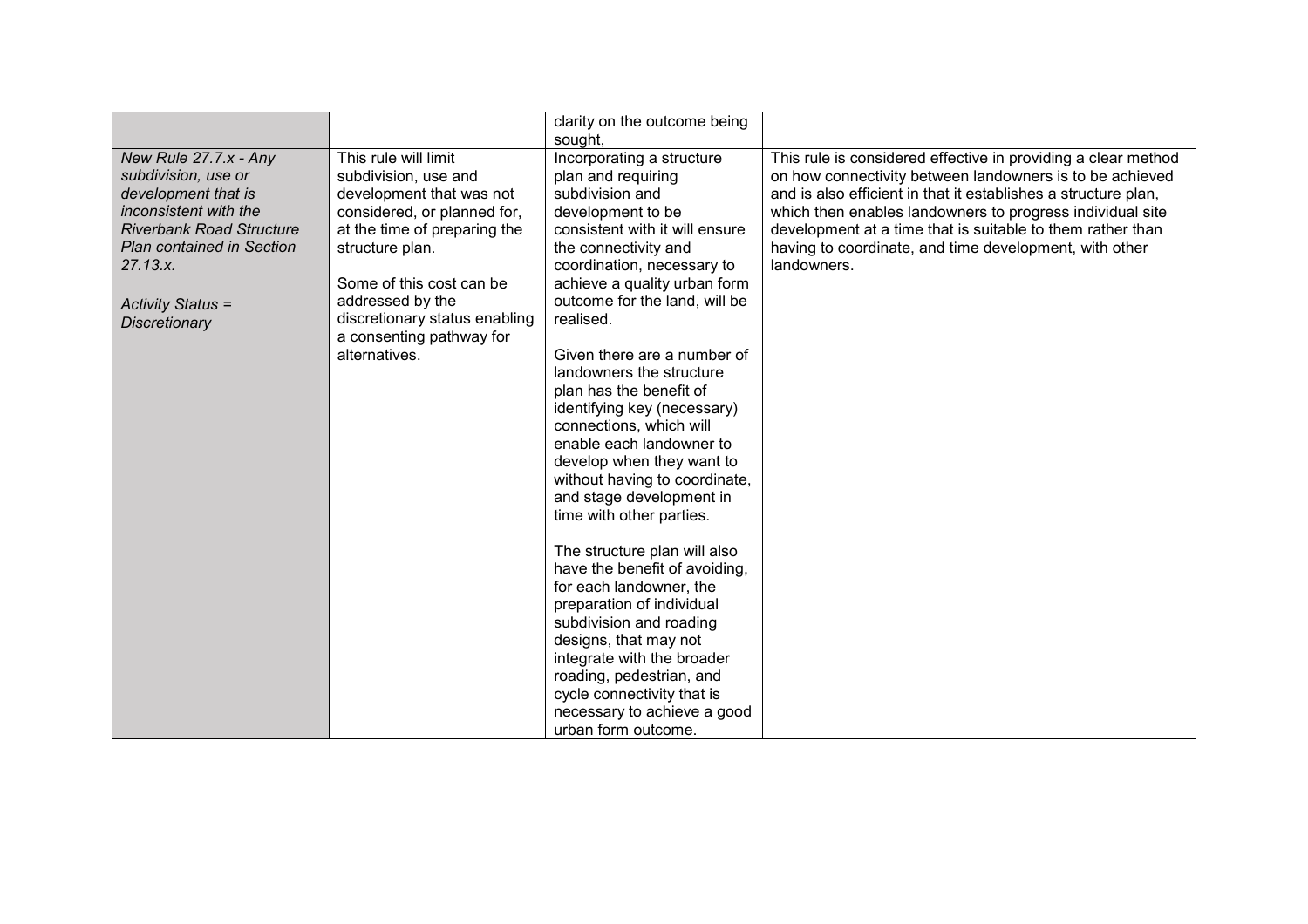# **Chapter 7 Lower Density Suburban Residential**

| <b>Proposed Provisions</b>                                                                                                                                                                                                                                                                                                                                                        | Costs                                                                                                                                                                                                                      | <b>Benefits</b>                                                                                                                                                                                                                                                                                                                                                                                                                                                                                                                                                                                                                                                                                                                                                                         | <b>Effectiveness &amp; Efficiency</b>                                                                                                                                                                                                                                                                                                                                                                                                                                                                                                                                                |
|-----------------------------------------------------------------------------------------------------------------------------------------------------------------------------------------------------------------------------------------------------------------------------------------------------------------------------------------------------------------------------------|----------------------------------------------------------------------------------------------------------------------------------------------------------------------------------------------------------------------------|-----------------------------------------------------------------------------------------------------------------------------------------------------------------------------------------------------------------------------------------------------------------------------------------------------------------------------------------------------------------------------------------------------------------------------------------------------------------------------------------------------------------------------------------------------------------------------------------------------------------------------------------------------------------------------------------------------------------------------------------------------------------------------------------|--------------------------------------------------------------------------------------------------------------------------------------------------------------------------------------------------------------------------------------------------------------------------------------------------------------------------------------------------------------------------------------------------------------------------------------------------------------------------------------------------------------------------------------------------------------------------------------|
| Policy 7.2.1.x - Require all<br>bedrooms within new or<br>relocated buildings within<br>250m of the Riverbank Road<br>frost fan (as identified on the<br><b>Riverbank Road Structure</b><br><b>Plan contained in Section</b><br>$27.13.x$ to be designed to<br>maintain internal residential<br>amenity values and<br>protection to sleeping<br>occupants from frost fan<br>noise | This policy sets a direction<br>for insulation of properties<br>within a certain distance of<br>the frost fan and therefore<br>there will be a direct cost<br>associated with the<br>insulation for certain<br>properties. | Recognises that an<br>insulation response to the<br>seasonal and temporal use<br>of frost fans can ensure<br>amenity values are<br>maintained while providing a<br>pathway for residential<br>development to occur on the<br>land.<br>By utilising expert noise<br>assessment to confirm a<br>distance from the frost fan it<br>avoids a more blanket<br>approach where insulation is<br>required for all future houses<br>with the subject area.<br>It also highlights the benefits<br>a more refined approach of<br>this nature can have in<br>unlocking the land for<br>residential development<br>given that only those future<br>dwellings within 250m of the<br>frost fan would be impacted<br>by noise to an extent<br>requiring additional design<br>requirements (insulation). | The policy is effective in ensuring those properties<br>anticipated to be affected by frost fan noise, incorporate<br>additional design measures. The policy is considered<br>efficient as it focuses the approach to the properties affected<br>while enabling the remaining areas to be developed without<br>undue restriction.<br>This policy approach is also considered effective and<br>efficient in enabling the land to be re-zoned to urban,<br>contributing to housing supply while also ensuring potential<br>reverse noise sensitivity effects are avoided or mitigated. |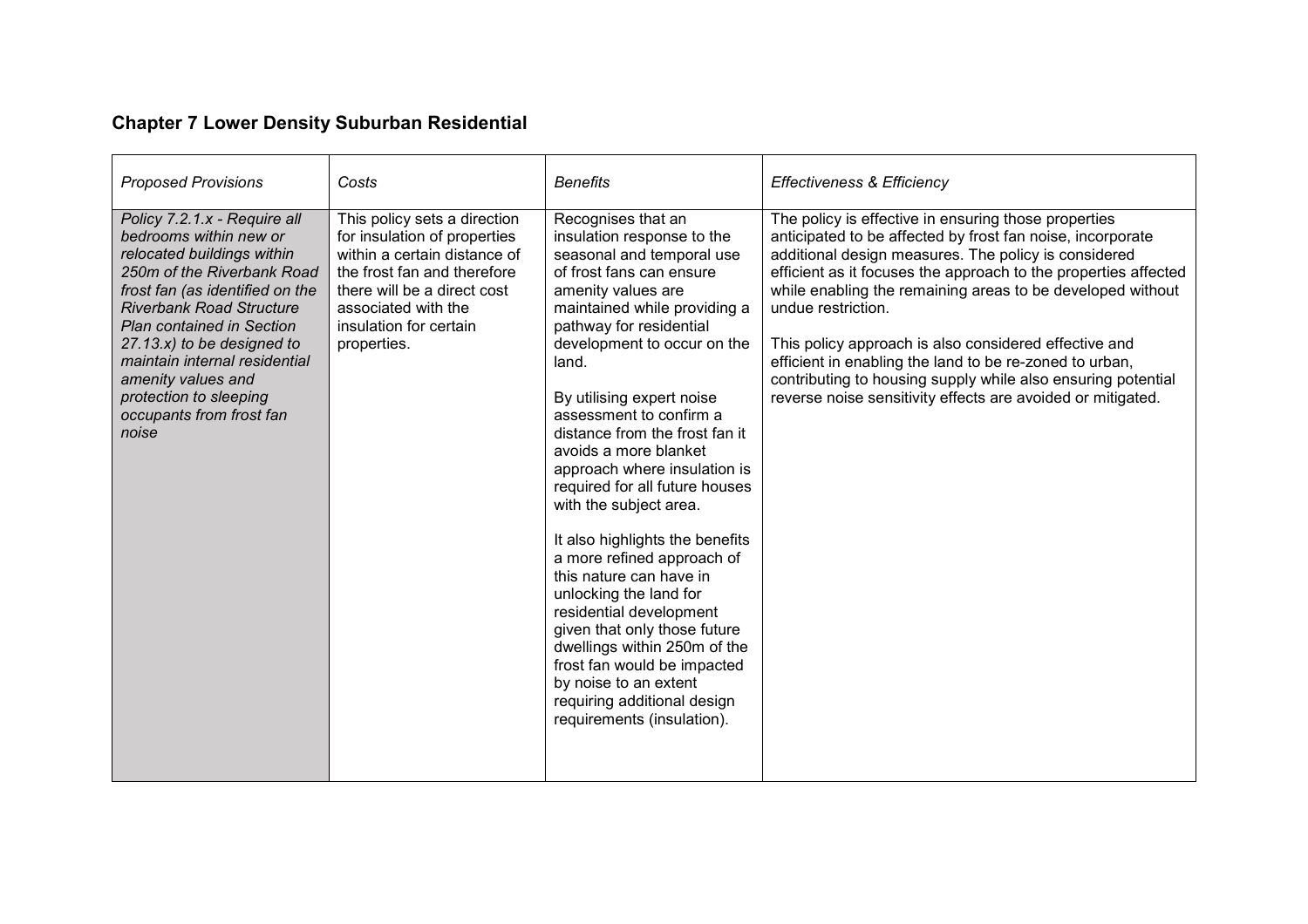| New Standards-                  | There would be additional    | These rules will ensure that    | These rules are considered effective and efficient as frost     |
|---------------------------------|------------------------------|---------------------------------|-----------------------------------------------------------------|
|                                 | build cost associated with   | while the frost fan is          | fans operate seasonally and intermittently, generally at night  |
| 7.5.x Frost Fan Noise -         | meeting the insulation       | operational, any noise          | and in the early hours of the morning. As a result, it is more  |
| <b>Riverbank Road</b>           | requirements that these      | effects on residential activity | efficient to manage potential noise effects through insulation  |
|                                 | rules stipulate however this | is adequately mitigated,        | requirements.                                                   |
| 7.5.x.x Any new residential     | cost is considered minimal   | while also enabling the         |                                                                 |
| or relocated building located   | given the existing Building  | development of the land to      | The specification, within the rule, in terms of distance from   |
| within 250m of the frost fan    | Code requirements and        | proceed.                        | the fan together with requiring insulation of bedrooms,         |
| as identified on the            | desirability to provide warm |                                 | ensures the rule is focussed which will therefore result in     |
| <b>Riverbank Road Structure</b> | housing, which the extra     | Specifying a distance from      | more efficient outcomes.                                        |
| Plan in Section 27.13.x shall   | insulation measure will      | the frost fan (confirmed by     |                                                                 |
| be designed, constructed        | achieve in addition to the   | independent expert noise        | In terms of other noise effects, the LDSRZ Chapter already      |
| and maintained to ensure        | sound attenuation benefits   | assessments), ensures the       | includes rules managing noise effects from State Highways       |
| that within the external        |                              | least number of future          | and the Queenstown Airport on dwellings. While still subject    |
| building envelope               |                              | dwellings, as possible, are     | to appeal, these are considered to be effective and efficient   |
| surrounding any bedroom         |                              | impacted by this                | in terms of mitigating noise effects in these other situations. |
| (when windows are closed),      |                              | requirement.                    |                                                                 |
| the internal level does not     |                              |                                 |                                                                 |
| exceed 30dBLAeq(15min),         |                              | The expert noise                |                                                                 |
| however this rule shall not     |                              | assessment has confirmed        |                                                                 |
| apply if the frost fan is       |                              | the suitability of the noise    |                                                                 |
| decommissioned.                 |                              | threshold and the               |                                                                 |
|                                 |                              | specification of this to        |                                                                 |
| 7.5.x.x Compliance within       |                              | bedrooms, therefore             |                                                                 |
| 250m of the Frost Fan           |                              | confining the extent of         |                                                                 |
|                                 |                              | additional insulation required  |                                                                 |
| Compliance shall be             |                              |                                 |                                                                 |
| demonstrated by either          |                              |                                 |                                                                 |
| adhering to the sound           |                              |                                 |                                                                 |
| insulation requirements in      |                              |                                 |                                                                 |
| Rule 36.8.1, or by submitting   |                              |                                 |                                                                 |
| a certificate to the Council    |                              |                                 |                                                                 |
| from a person suitably          |                              |                                 |                                                                 |
| qualified in acoustics stating  |                              |                                 |                                                                 |
| that the proposed               |                              |                                 |                                                                 |
| construction will achieve       |                              |                                 |                                                                 |
| 30dBLAeq(15min) with the        |                              |                                 |                                                                 |
| windows closed                  |                              |                                 |                                                                 |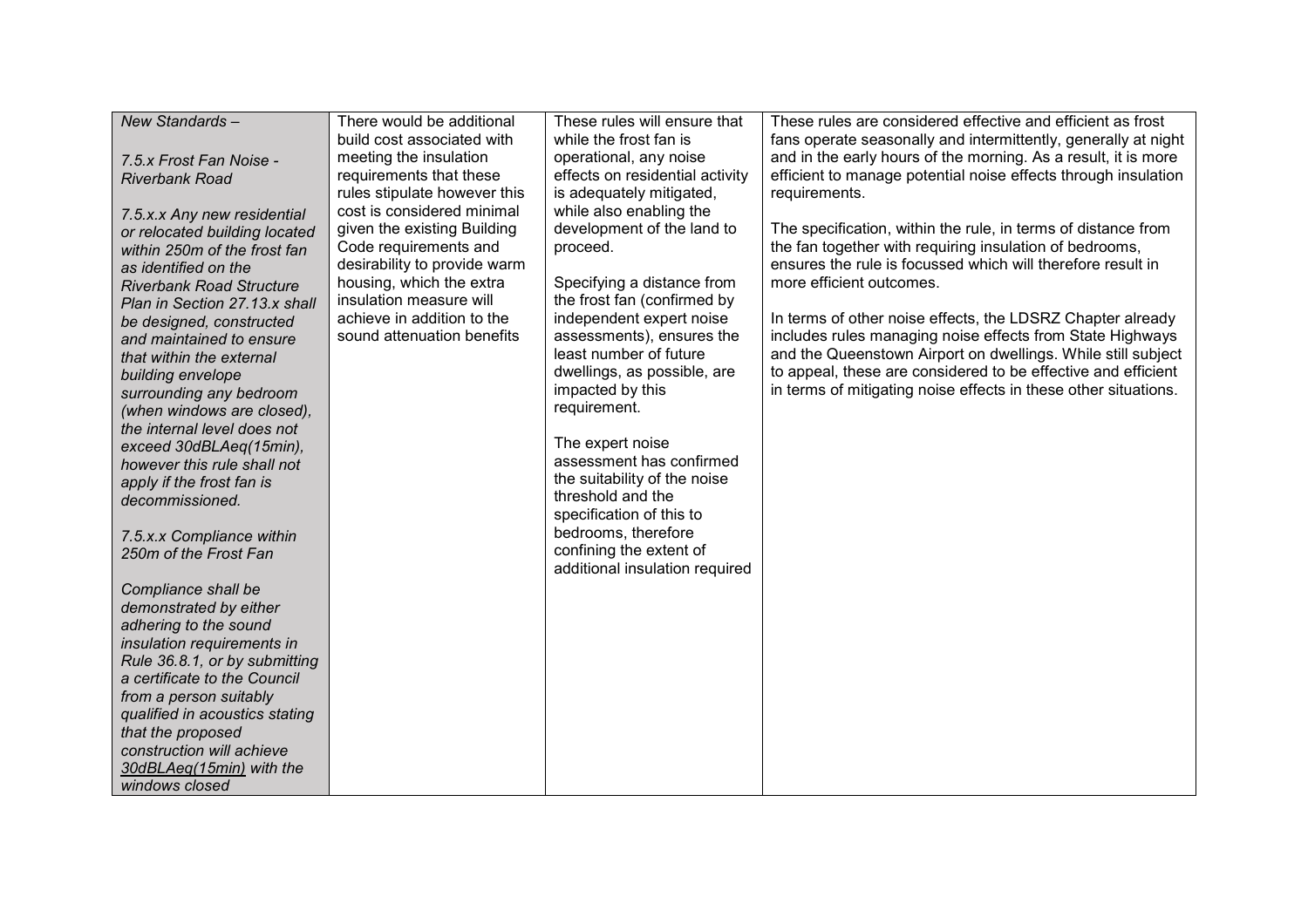| For the purposes of this rule,<br>"external building envelope"<br>means an envelope defined<br>by the outermost physical<br>parts of the building,<br>normally the cladding and<br>roof. |  |  |
|------------------------------------------------------------------------------------------------------------------------------------------------------------------------------------------|--|--|
| For the purposes of this rule<br>"decommissioned" means<br>that the frost fan is<br>dismantled and/or removed<br>from the site and/or<br>permanently taken out of<br>operation.          |  |  |

#### **Chapter 36 Noise**

| <b>Proposed Provisions</b>                                                                                                                 | Costs                                                                | <b>Benefits</b>                                                                                      | <b>Effectiveness &amp; Efficiency</b>                                                                                                            |
|--------------------------------------------------------------------------------------------------------------------------------------------|----------------------------------------------------------------------|------------------------------------------------------------------------------------------------------|--------------------------------------------------------------------------------------------------------------------------------------------------|
| Riverbank Road Structure Plan Area<br>Sound Insulation Requirements for compliance with Rule 7.5.x - Acceptable                            | As discussed in<br>relation to the new<br>rules in Chapter 7,        | The use of noise<br>insulation<br>requirements will                                                  | Noise insulation requirements<br>already exists within the PDP<br>and have been effectively and                                                  |
| Construction Materials (Table 1).                                                                                                          | requiring insulation<br>requirements will                            | ensure the land<br>can be developed                                                                  | efficiently administered within<br>the District Plan framework.                                                                                  |
| The following table sets out the construction materials required to achieve<br>appropriate sound insulation in accordance with Rule 7.5.x. | add additional cost<br>at the time of<br>design and<br>construction. | to provide housing<br>supply while also<br>recognising the<br>intermittent noise<br>effects from the | Therefore, it is considered they<br>can be effectively and<br>efficiently administered in this<br>case.                                          |
|                                                                                                                                            |                                                                      | frost fan.                                                                                           | A noise insulation approach is<br>also considered efficient in<br>enabling the land to be<br>rezoned and residential<br>development to occur now |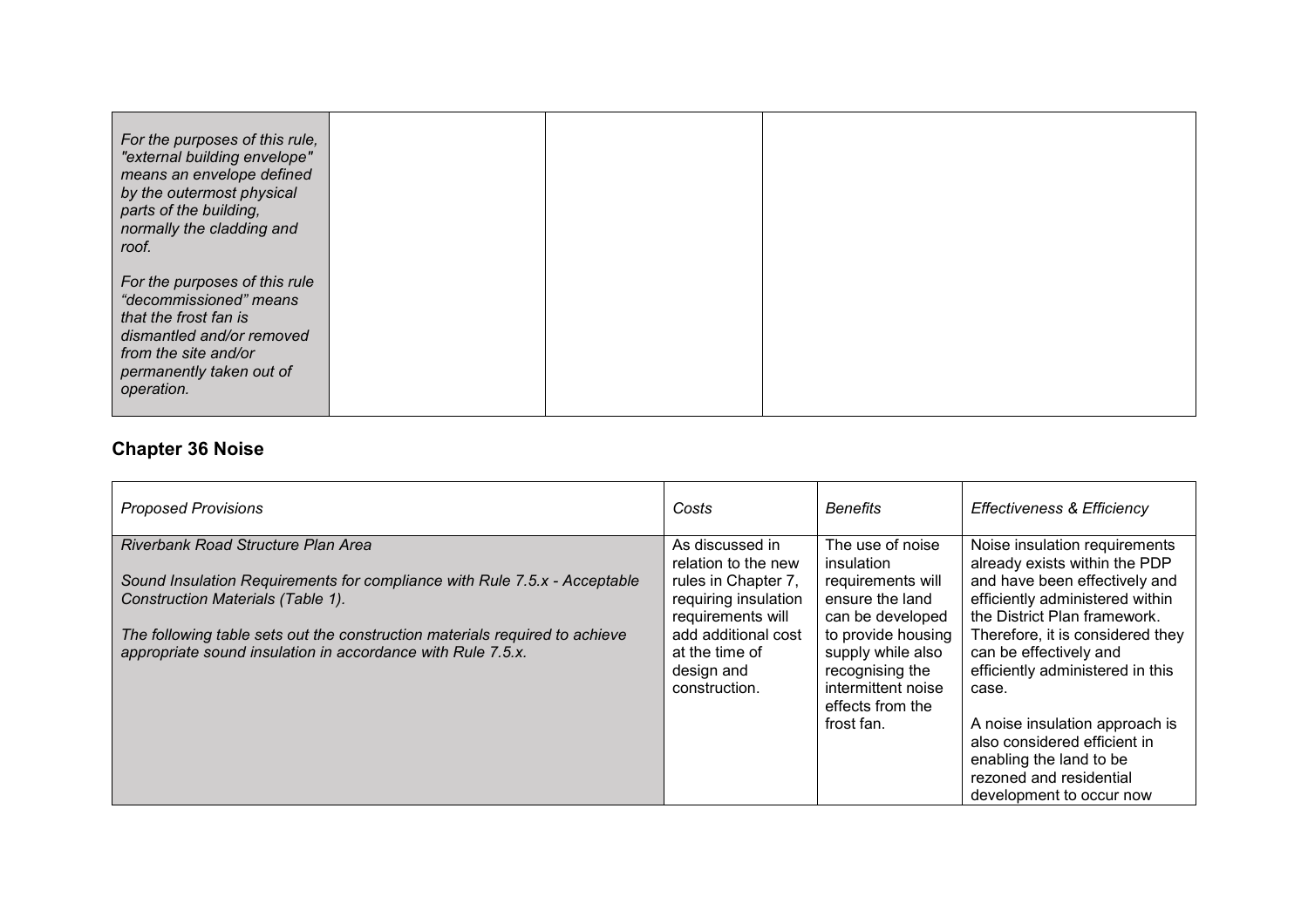| <b>Table 1: Example bedroom constructions</b> |                                                                                                                                                                                                                                   |
|-----------------------------------------------|-----------------------------------------------------------------------------------------------------------------------------------------------------------------------------------------------------------------------------------|
| <b>Building element</b>                       | Minimum bedroom construction requirement                                                                                                                                                                                          |
| 30dB $L_{Aeq(15)}$ reduction                  |                                                                                                                                                                                                                                   |
| External walls                                |                                                                                                                                                                                                                                   |
| Cladding                                      | Minimum 70mm thick brick (or equivalent mass)                                                                                                                                                                                     |
| Insulation                                    | Minimum 75mm thick fibrous insulation                                                                                                                                                                                             |
| Internal lining                               | Single layer of minimum 10mm thick plasterboard                                                                                                                                                                                   |
| Windows/glazed doors                          | Double glazed aluminium joinery consisting of one<br>minimum 6mm thick glass pane and one minimum<br>6.38mm thick laminated glass pane separated by<br>a 12mm air gap, e.g. 6/12/6.38L. No more than<br>40% of external wall area |
| Roof/ceiling                                  |                                                                                                                                                                                                                                   |
|                                               |                                                                                                                                                                                                                                   |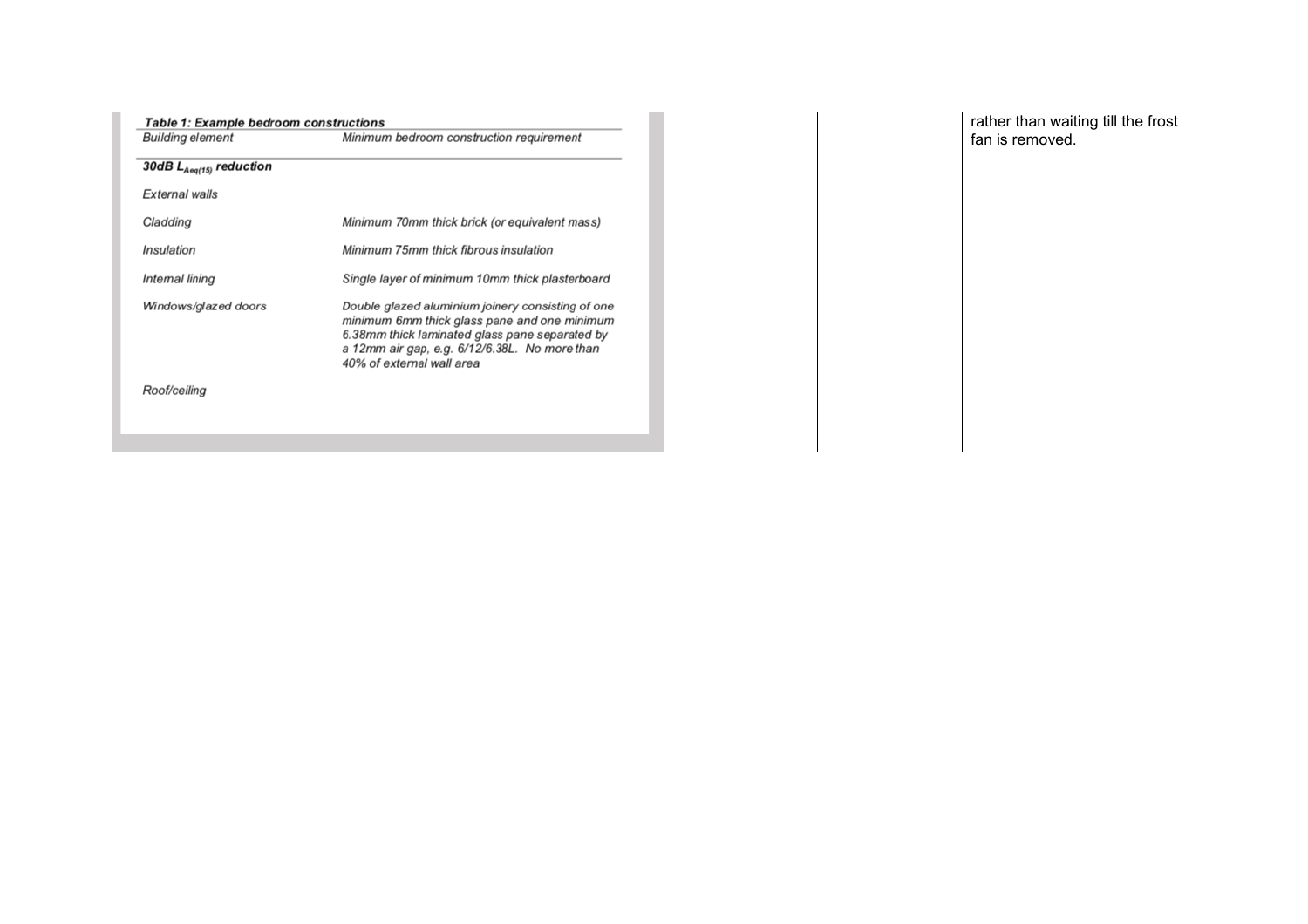| Cladding                     | Minimum 0.55mm thick profiled steel                                                                                                                                                                                                                     |
|------------------------------|---------------------------------------------------------------------------------------------------------------------------------------------------------------------------------------------------------------------------------------------------------|
| Insulation                   | Minimum 75mm thick fibrous insulation                                                                                                                                                                                                                   |
| Ceiling                      | Two layers of minimum 13mm thick high-density<br>plasterboard ( $\geq$ 12 kg/m <sup>2</sup> ) linings (e.g. 2x13mm<br><b>GIB Noiseline)</b>                                                                                                             |
| External doors               | Solid core door (minimum 24 $kg/m^2$ ) with full<br>perimeter seals                                                                                                                                                                                     |
| 35dB $L_{Aeq(15)}$ reduction |                                                                                                                                                                                                                                                         |
| External walls               |                                                                                                                                                                                                                                                         |
| Cladding                     | Minimum 70mm thick brick (or equivalent mass)                                                                                                                                                                                                           |
| Insulation                   | Minimum 75mm thick fibrous insulation                                                                                                                                                                                                                   |
| Intemal lining               | Single layer of minimum 10mm thick plasterboard                                                                                                                                                                                                         |
| Windows                      | Double glazed aluminium joinery consisting of one<br>minimum 6mm thick glass pane and one minimum<br>10.76mm thick laminated glass pane separated by<br>a 12mm air gap, e.g. 6/12/10.76L. No more than<br>20% of external wall area. No doors permitted |
| Roof/ceiling                 |                                                                                                                                                                                                                                                         |
| Cladding                     | Minimum 0.55mm thick profiled steel                                                                                                                                                                                                                     |
| Sarking                      | Minimum 9mm thick fibre cement board sarking<br>$(212 \text{ kg/m}^2)$ to entire dwelling roof, e.g. 9mm RAB<br>board sarking                                                                                                                           |
| Insulation<br>Ceiling        | Minimum 75mm thick fibrous insulation<br>Two layers of minimum 13mm thick high-density<br>plasterboard (≥12 kg/m <sup>2</sup> ) linings (e.g. 2x13mm<br><b>GIB Noiseline)</b>                                                                           |
| External doors               | Not permitted                                                                                                                                                                                                                                           |
|                              | Note: For the avoidance of doubt, where the windows need to be closed to achieve the<br>internal design level it is not necessary to provide alternate ventilation.                                                                                     |